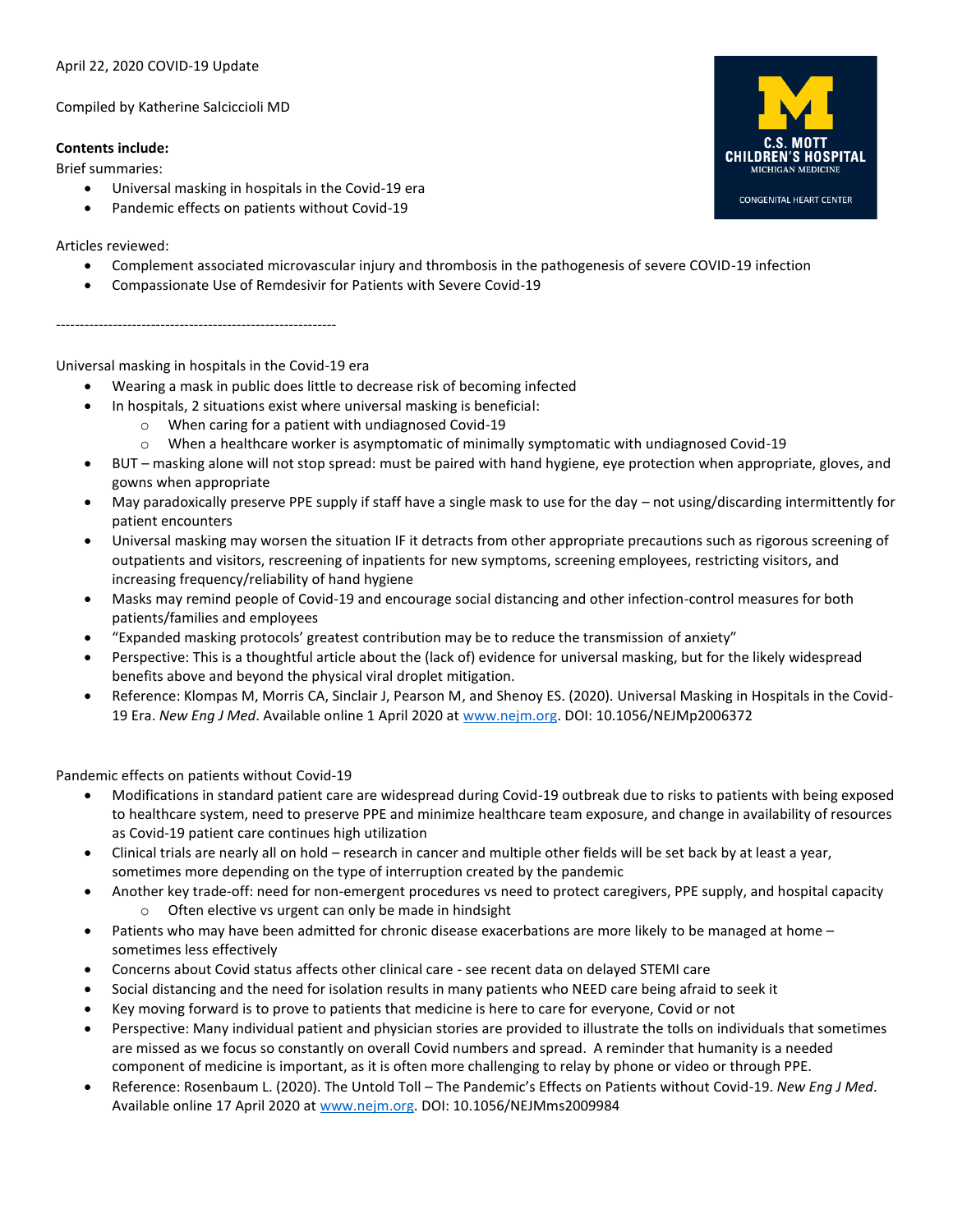| Article Title:        | Complement associated microvascular injury and thrombosis in the pathogenesis of severe<br>COVID-19 infection: A report of five cases                                                                                                                                          |
|-----------------------|--------------------------------------------------------------------------------------------------------------------------------------------------------------------------------------------------------------------------------------------------------------------------------|
| Authors:              | Magro C, Mulvey JJ, Berlin D et al                                                                                                                                                                                                                                             |
| <b>Full Citation:</b> | Magro C, Mulvey JJ, Berlin D et al (2020). Complement associated microvascular injury and<br>thrombosis in the pathogenesis of severe COVID-19 infection: A report of five cases. Transl<br>Res. Available online 15 Apr 2020. doi: https://doi.org/10.1016/j.trsl.2020.04.007 |

### Study Question:

Many patients with COVID-19 have typical ARDS with autopsies showing typical ARDS findings. However, given different ventilatory requirements for some COVID-19 patients, with delayed respiratory distress and marked hypoxemia despite relatively normal lung mechanics, how might complement activation and microvascular thrombosis be contributing to severe illness?

# Methods:

Skin and lung tissue samples were analyzed during autopsy for 5 patients who died of severe COVID-19 illness in the setting of respiratory failure – the first two COVID-19 patients where consent was obtained for autopsy and the first three who had skin findings concerning for microthrombotic disease.

Results:

- SARS-CoV-2 spike glycoproteins were isolated with complement components from lung and skin samples
- Histologic, immunohistochemical studies showed microvascular injury and thrombosis consistent with complement activation via alternative and lectin pathways
- Capillary injury due to terminal complement complexes (C5b-9, C4d, MASP2) deposits were found in damaged lung tissue (septal microvascular), skin area with rash, AND normal-appearing skin
- Authors note that mouse models have shown high levels of circulating complement levels, although these labs were not routinely checked in the patients in the study – they hypothesize they would be unhelpful as they could be reciprocally depressed if all complement is utilized in microvascular loci
- Many areas of damage were pauci-inflammatory but with prominent neutrophilia
- 3/5 patients had D-dimer checked prior to death it was markedly elevated in all 3
- Interesting Q why aren't platelets low if microvascular clots are forming? (This also happens in some atypical HUS)
- Interesting Q why is there more of a delay in severe illness in these patients (day 5-9 of sx was average for respiratory failure)
- Hypothesis: spike protein has binding sites which are sites for direct complement binding

Conclusions:

- In at least a subset of patients, severe COVID-19 may be a result of catastrophic microvascular injury via complement pathway activation leading to a procoagulant state
- This mechanism may help explain the higher-than-expected dead-space fraction, preserved lung compliance, and profound hypoxemia seen in some COVID-19 patients as well as why such prolonged ventilation is sometimes needed
- Skin biopsy (rash or not) might be of diagnostic significance
- In addition to D-dimer, other biomarkers including IL-1, IL-6, C3, C4, C5b-9 may be useful in determining which patients seem to be suffering from this type of exaggerated complement activation
- Trial of complement inhibitors such as marsoplimab, eculizumab may be reasonable in severe COVID-19 without typical ARDS findings
- The critical role of complement should be considered in ongoing therapies and in development of targets for specific interventions (ie anti-complement therapies used for atypical HUS, antiphospholipid Ab syndrome, etc)

#### Perspective:

By studying autopsies of 5 patients of varying ages and baseline immune-suppression, the authors were able to identify a potential mechanism explaining why a subset of COVID-19 patients develop severe respiratory failure without typical ARDS characteristics. This work could have broad implications by transforming common lab tests like D-dimer from purely prognostic tools to potential therapy-guiding indicators. The potential for anticoagulation and complement-mediating therapies – drugs which already exist – to help this subset of patients is intriguing.

Summary written by: Katherine B. Salciccioli MD

Topic Areas: COVID-19, complement activation, microvascular thrombosis, ARDS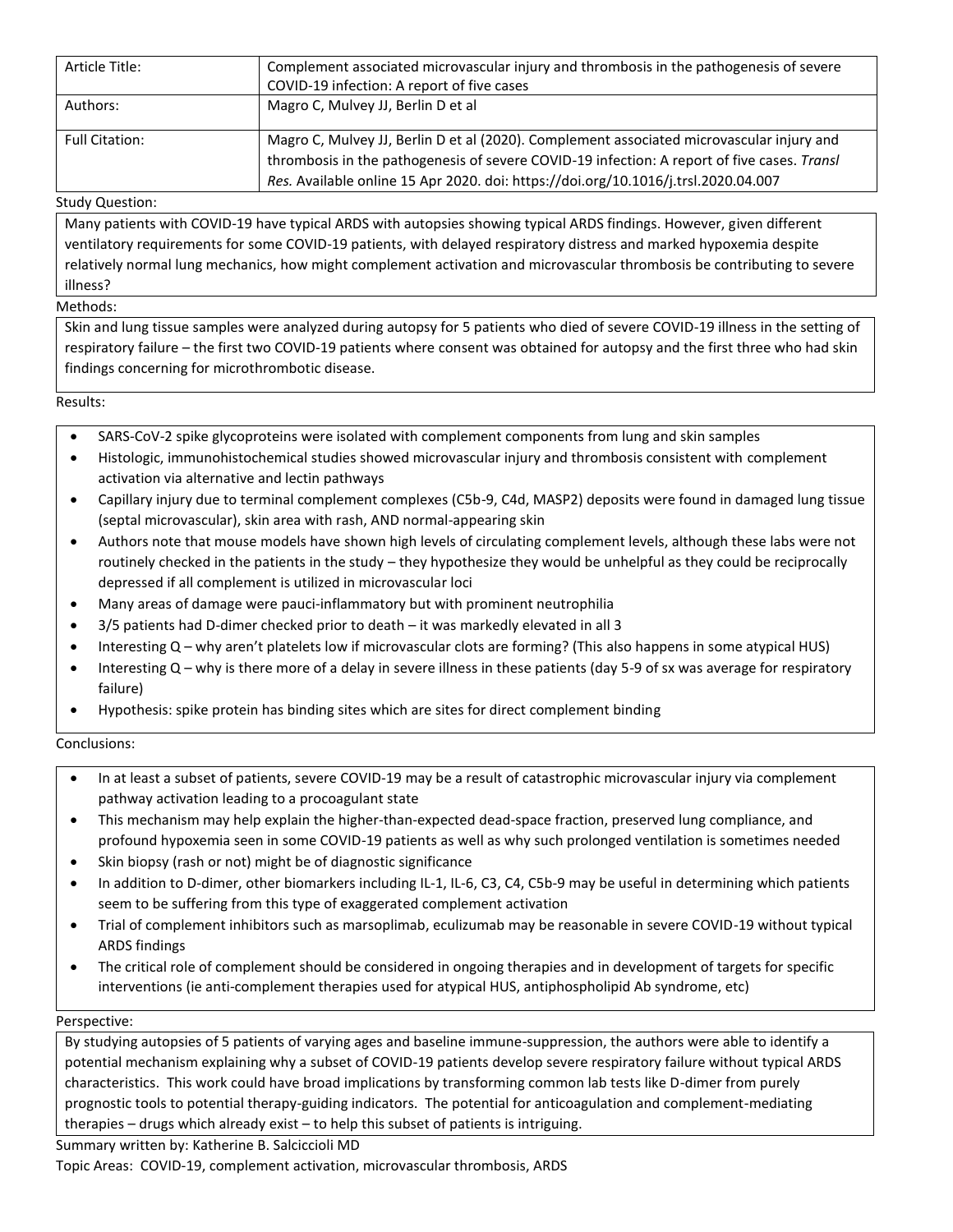| Article Title:        | Compassionate Use of Remdesivir for Patients with Severe Covid-19                                                                                                                                            |
|-----------------------|--------------------------------------------------------------------------------------------------------------------------------------------------------------------------------------------------------------|
| Authors:              | Grein J, Ohmagari M, Shin D et al                                                                                                                                                                            |
| <b>Full Citation:</b> | Grein J, Ohmagari M, Shin D et al (2020). Compassionate Use of Remdesivir for Patients with<br>Severe Covid-19. New Eng J Med. Available online 10 April 2020 at www.nejm.org. DOI:<br>10.1056/NEJMoa2007016 |

### Study Question:

Remdesivir inhibits viral RNA polymerase and has been shown *in vitro* to be active against SARS-CoV-2. Is it clinically effective in patients with COVID-19?

Methods:

- Remdesivir was given on a compassionate-use basis to patients hospitalized with COVID-19 with O2 sat <94%, CrCl >30, LFTs <5xULN, and not on other investigational therapy
- 10 day course (200mg IV day 1, 100mg IV days 2-10) was given to patients in US, Canada, Europe, Japan 1/25/20-3/7/20

Results:

- 53/61 enrolled patients had data analyzed other had missing post-baseline data
- N=40 (75%) completed 10 day course, N=10 (19%) had 5-9 days treatment, N=3 (6%) had <5 days treatment
- N=34 were mechanically ventilated at baseline vs N=19 had noninvasive O2 support
- N=7 (13%) died including 6/34 (18%) who were mechanically ventilated at time of therapy initiation
	- o Older age, higher Cr, mechanical ventilation at baseline were associated with mortality
- Clinical improvement seen in 36/53 patients (68%), with 17/30 intubated patients successfully extubated and 3/4 patients on ECMO successfully decannulated
- At the end of the study period, 47% (n=25) were discharged from the hospital (8/34 who were on ventilators to start, 17/19 who were on noninvasive O2 support to start)
- Four patients stopped medication worsened renal failure, multisystem organ failure, elevated LFTs, rash